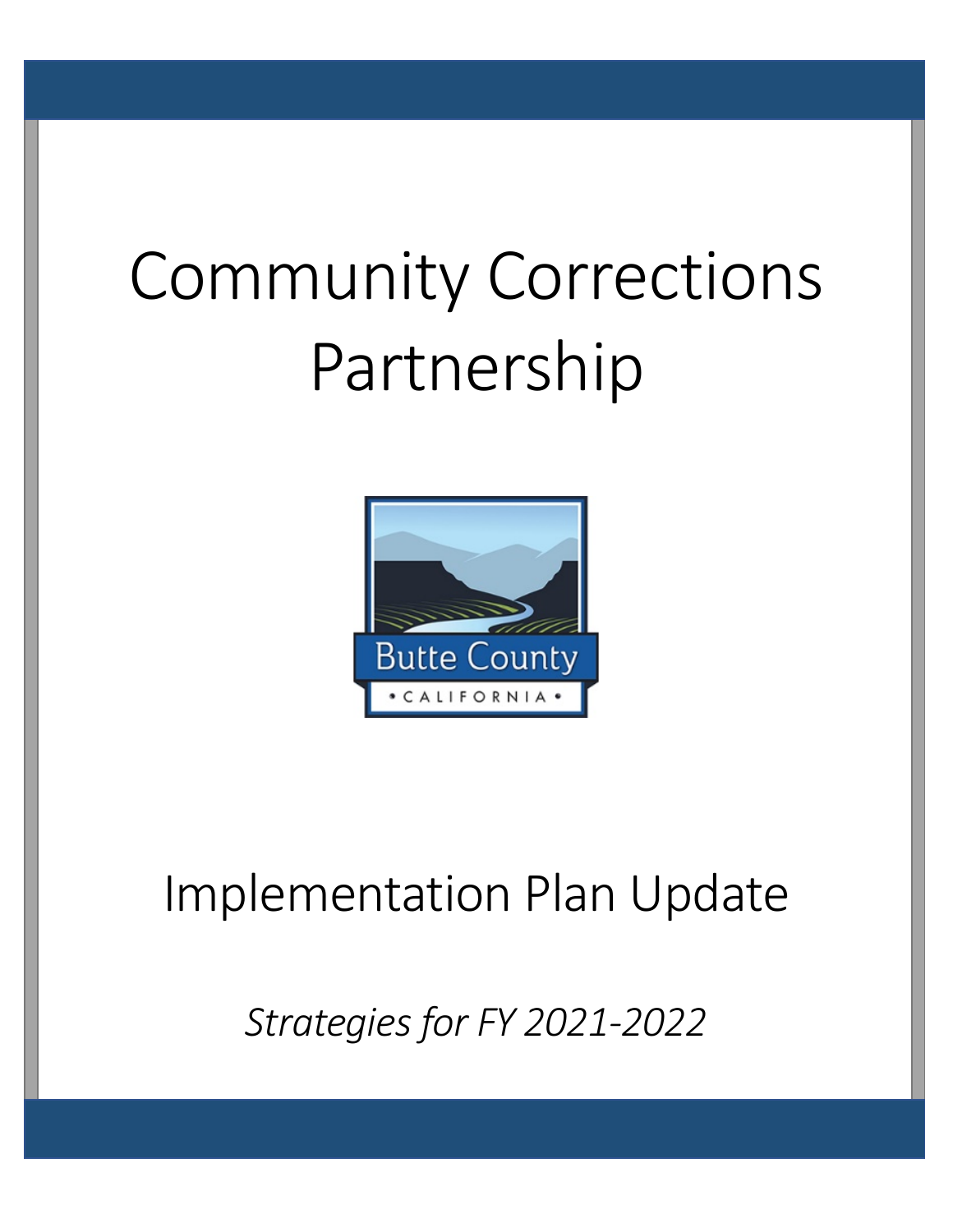# Table of Contents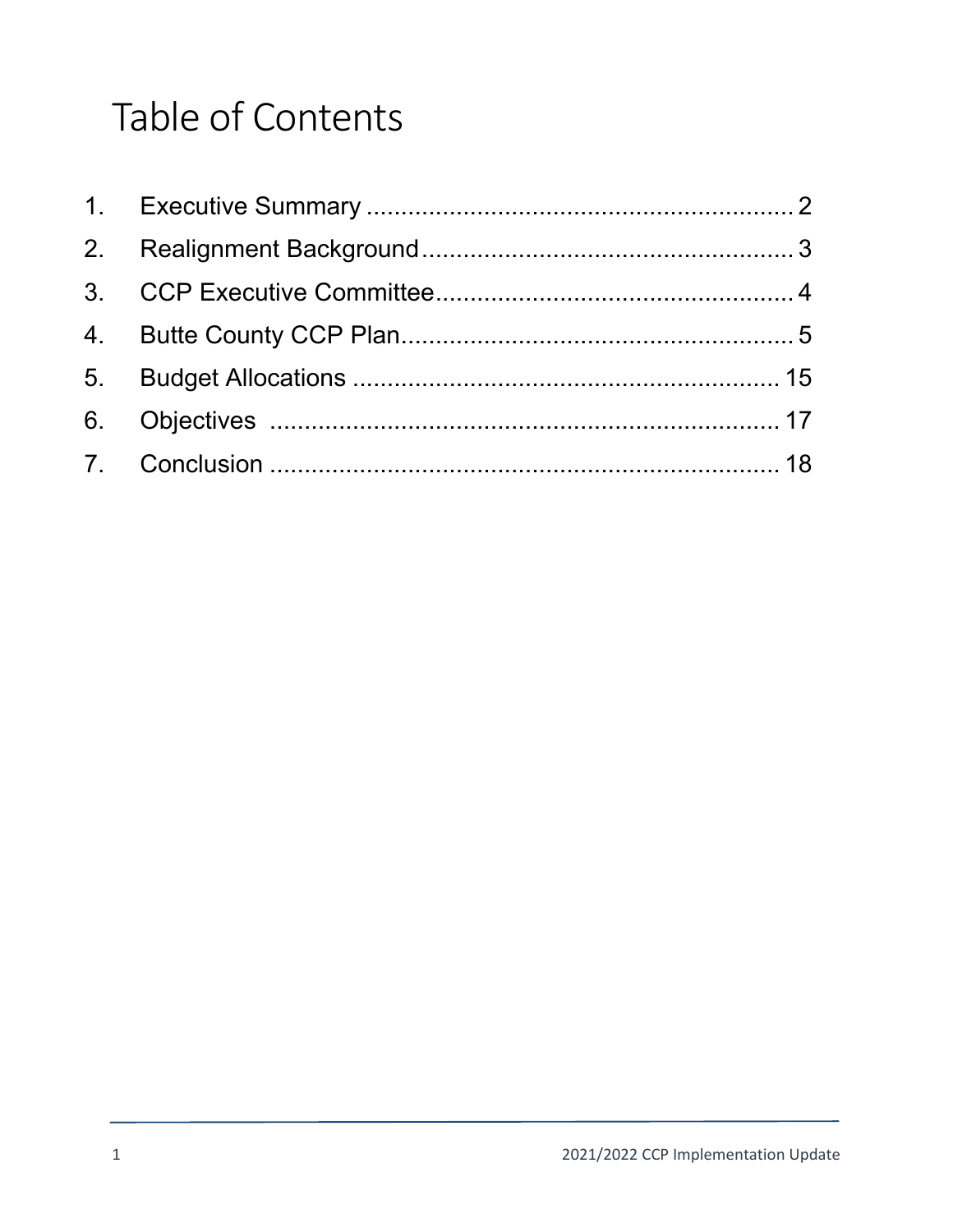# Executive Summary

This document presents the Butte County Community Corrections Partnership's (CCP) AB 109 Public Safety Realignment Implementation Plan for Fiscal Year 2021-2022.

Under the direction of the Community Corrections Partnership (CCP), Butte County Public Safety Agencies including Probation, the Sheriff's Office, the District Attorney, and Public Defenders, together with the Butte County Superior Court and other key partners, including the Department of Employment and Social Services and Butte County Behavioral Health developed an Implementation Plan focused on maintaining the highest level of public safety and ultimately, striving to reduce recidivism.

The CCP's recommended Public Safety Realignment Implementation Plan for FY 2021- 2022 augments its prior plan, achieves state objectives, and represents a balanced approach to addressing the challenges of realignment. The CCP recognizes that this implementation plan will continue to evolve and be refined in future fiscal years to meet new challenges.

Additionally, the following FY 2021-2022 plan was prepared during the COVID-19 Pandemic. We realize many of our strategies and programs have required and will potentially require program or budget modifications as we continue to respond to the evolving COVID-19 requirements.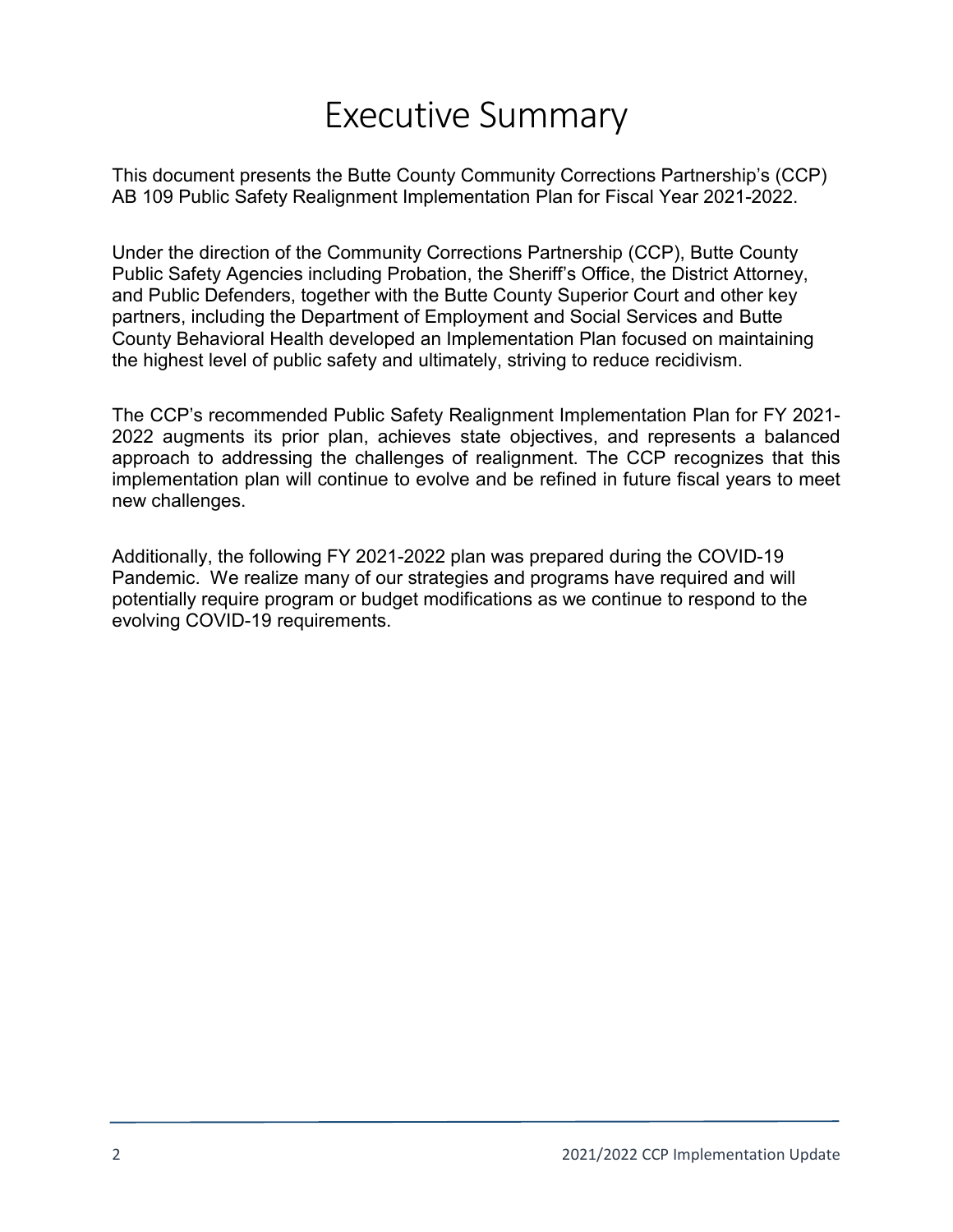# Realignment Background

In an effort to address overcrowding in California's prisons and assist in alleviating the State's financial crisis, the Public Safety Realignment Act (Assembly Bill 109) was signed into law on April 4, 2011. Enactment of AB109 resulted in fundamental changes to California's correctional system. AB109 transferred responsibility for supervising specified inmates and parolees from the California Department of Corrections and Rehabilitation to counties. On June 30, 2011, Governor Brown signed a series of legislative bills as part of the State budget that provided funding and made necessary technical changes to implement the Public Safety Realignment Act, which went into effect on October 1, 2011.

Realignment transferred responsibility for supervising non-violent, non-serious, non-sex individuals upon release from State Prison to County Probation in lieu of being supervised by State Parole. Further, any non-violent, non-serious, non-sex sentenced after October 1, 2011, are no longer eligible to serve their prison sentence in State Prison and instead must serve it at the County Jail.

#### Key components of public safety realignment include the following**:**

- Revised the definition of felony allowing non-violent, non-serious, and non-sex offenders to serve their sentences in local county jails instead of state prisons.
- Transferred responsibility for post release supervision of lower-level offenders with the creation of Post Release Community Supervision (PRCS) offender category.
- Established the PRCS-eligible offenders released from state prison on or after October 1, 2011, after serving a state prison term for a felony, shall, upon release from state prison and for a period not exceeding three years immediately following release, be subject to community supervision provided by county probation.
- Authorized counties to use a wide range of community-based options for enhanced local custody and supervision provided by local public safety entities directly or through public or private correctional service providers.
- Requires the Community Corrections Partnership (CCP) to recommend a plan to the county Board of Supervisors for implementation of 2011 Public Safety Realignment, which must be voted on by an Executive Committee of each county's CCP.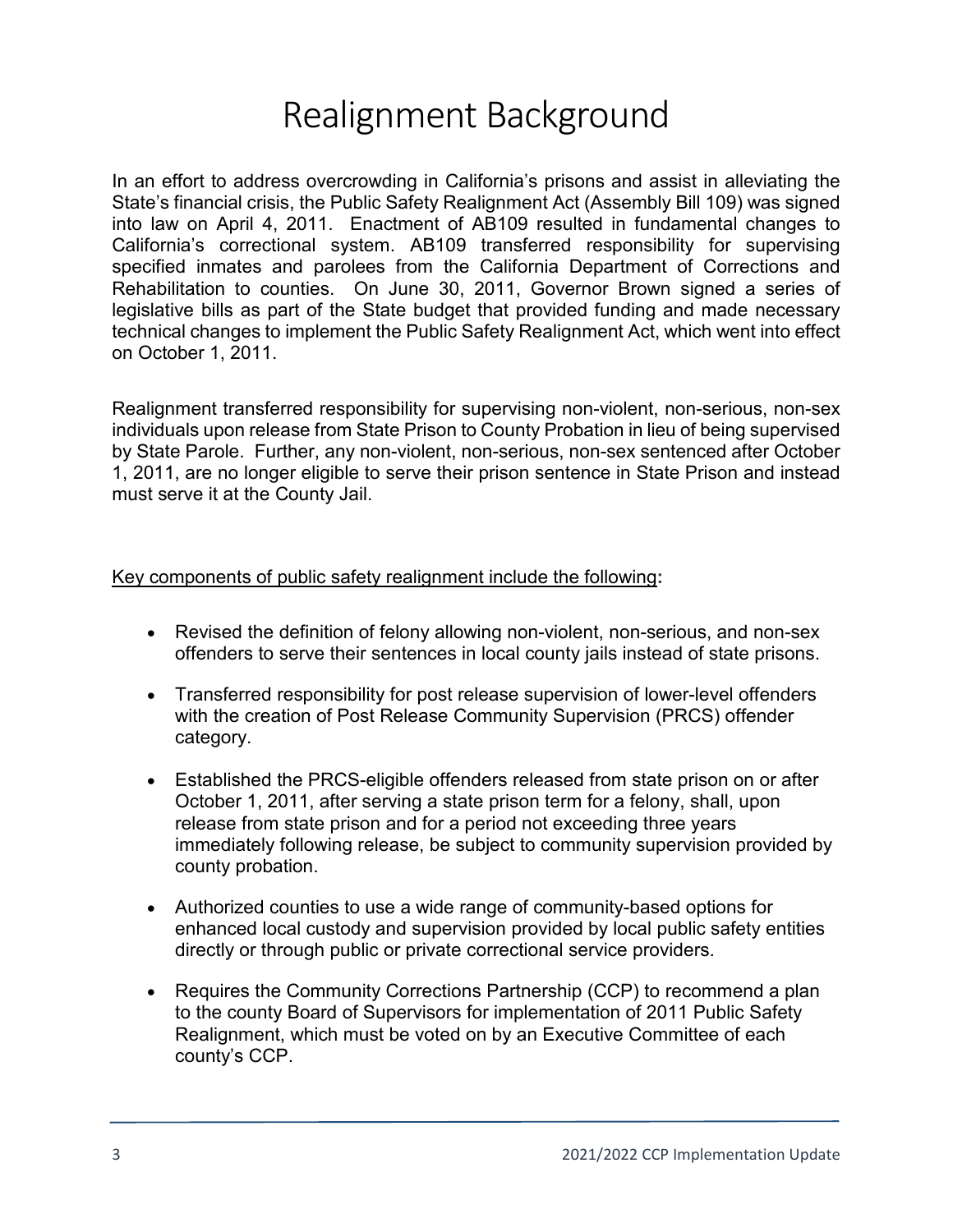# Community Corrections Partnership (CCP)

| <b>Chief Probation Officer, Chair</b>           | <b>Wayne Barley</b>   |
|-------------------------------------------------|-----------------------|
| <b>Sheriff</b>                                  | Kory Honea            |
| <b>Chief of Police, Chico</b>                   | Matt Madden           |
| <b>District Attorney</b>                        | Mike Ramsey           |
| <b>Public Defender</b>                          | <b>Ron Reed</b>       |
| <b>Presiding Judge</b>                          | <b>Clare Keithley</b> |
| Director, Behavioral Health                     | <b>Scott Kennelly</b> |
| <b>Chief Administrative Officer</b>             | <b>Andy Pickett</b>   |
| Director, Employment and Social Services        | <b>Shelby Boston</b>  |
| <b>Butte County Office of Education</b>         | Mary von Rotz Sakuma  |
| <b>Northern Valley Catholic Social Services</b> | Erna Friedeberg       |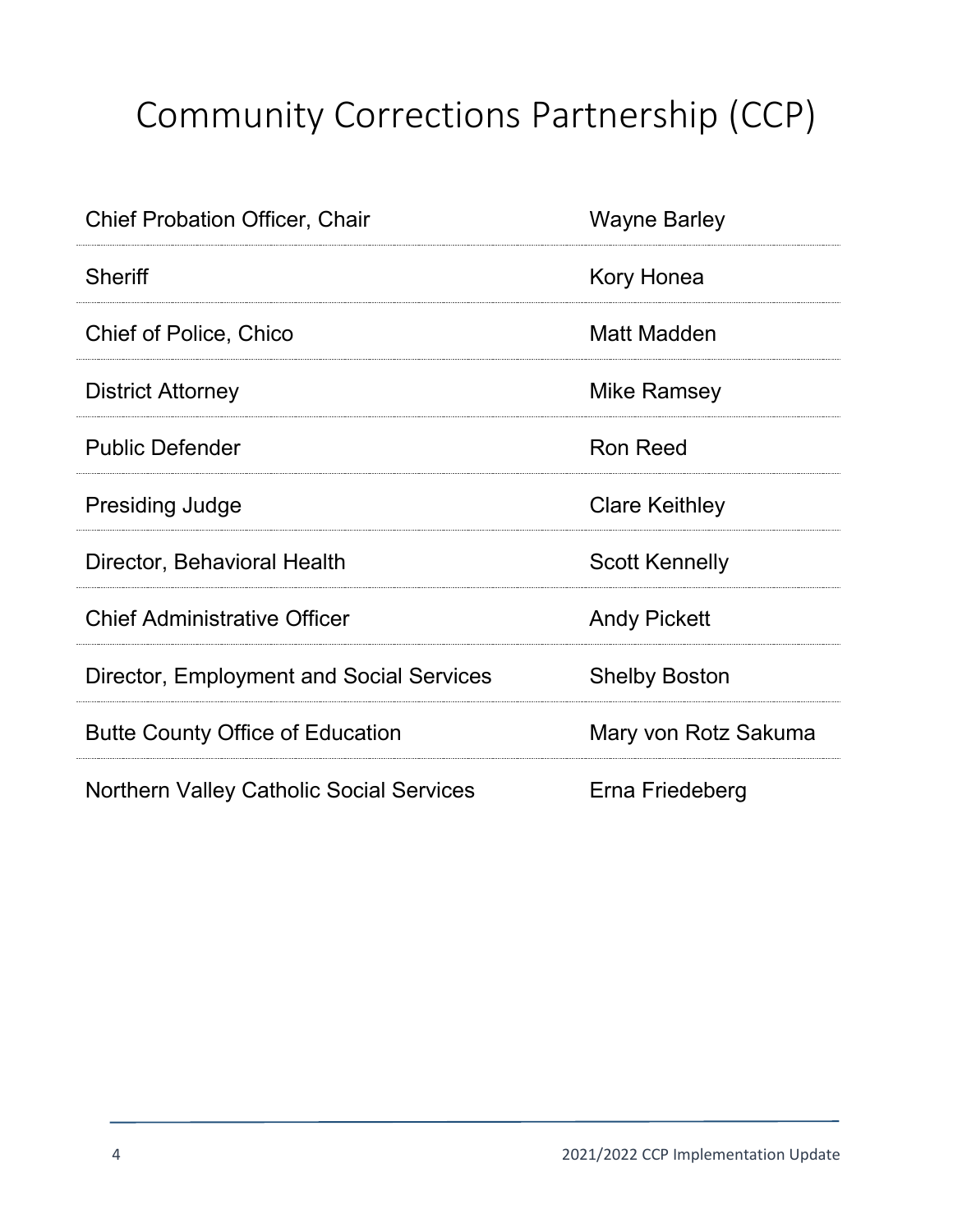# Butte County CCP FY 2021-2022

## Probation Department

### *Supervision Strategies*

Probation has staff focused exclusively on providing intensive supervision and support to offenders upon release from custody. The Post Release Community Supervision (PRCS) and Mandatory Supervision (MS) are units with an average caseload of approximately 35 probationers per officer.

The Probation Department is dedicated to providing the highest level of community supervision in order to reduce recidivism and ensure community safety. Realigned offenders are assigned to supervision officers with smaller caseload ratios to ensure frequent interactions either in the office or out in the community.

The PRCS/MS unit provides supervision, intervention and case management consistent with evidence based practices. A cornerstone of all these practices is a validated risk and need assessment tool. At the onset of supervision, officers will utilize the Offender Needs Assessment (ONA) tool to determine criminogenic needs. The ONA is the driver for targeted case plans that include services and interventions based on the offenders individualized needs.

Probation utilizes the Electronic Monitoring Program (EMP). The global positioning system (GPS) is used to closely monitor high risk offenders transitioning out of state prison or county jail, and victim sensitive cases. Officers can easily access information such as caseload, risk level, device battery level, and whether or not the offender is out of his/her allowed zone.

Additionally, the PRCS/MS unit engages multiple partners and community agencies in a collaborative effort to provide individualized support and structure for post release offenders as they transition back into the community.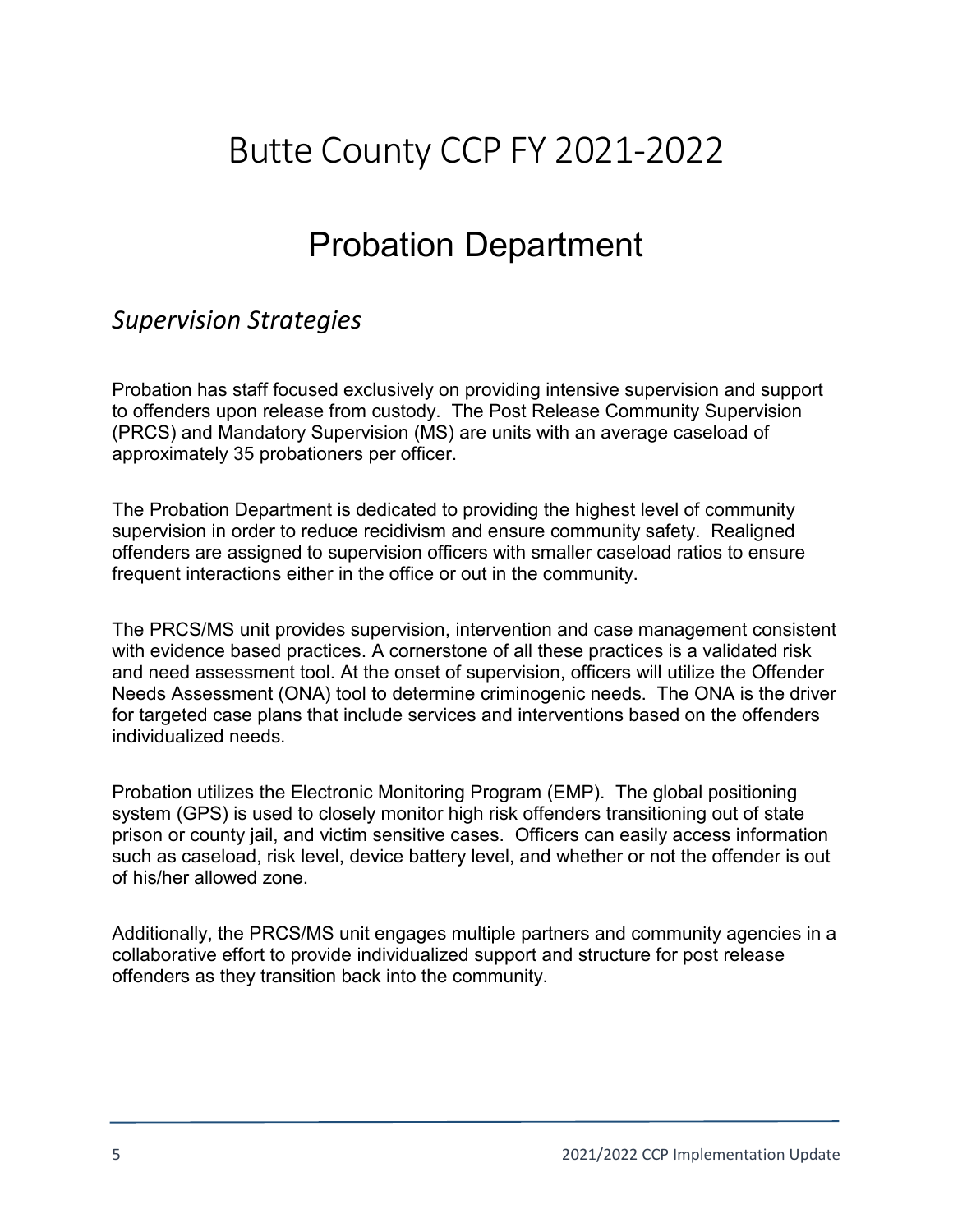### Programs

### *Cognitive Behavioral Therapy*

#### Courage to Change:

The Probation Department has implemented The Change Companies Interactive Journaling program. The Interactive Journaling approach offers a change-focused, participant-driven resource for effectively guiding targeted populations through the process of life change. This innovative approach is an evidence based practice.

#### Moral Reconation Therapy (MRT):

The Probation Department facilitates MRT groups. MRT is a systematic, cognitivebehavioral, step by step, treatment strategy designed to enhance self-image, promote growth of a positive productive identity, and facilitate the development of higher stages of moral reasoning. Over 120 outcome studies show that MRT significantly increased moral reasoning levels, enhances life purpose, facilitates increased social support, and gives participants more perceived control over their lives. MRT is widely recognized as an evidence based practice by numerous official governmental agencies and treatment authorities.

### *Family Engagement*

#### Strengthening Families:

The Probation Department facilitates the Strengthening Families Program. Strengthening Families is a nationally and internationally recognized parent and family strengthening program for high-risk families and regular families. The program is an evidence based family skills training program and has been found to significantly reduce problem behaviors, delinquency, and alcohol and drug use in children. It also improves social competencies and school performance. The program is designed to decrease maltreatment of children as parents strengthen the bond with their children and learn effective parenting skills. It was originally developed for substance abusing parents.

### *Employment and Education*

#### Job Readiness Workshops:

The Butte County Probation Department hosts bi-monthly Job Readiness Workshops at the Chico Probation Office. This 5 session workshop is taught by Alliance for Work Force Development (AWFD). These workshops prepare participants to acquire and maintain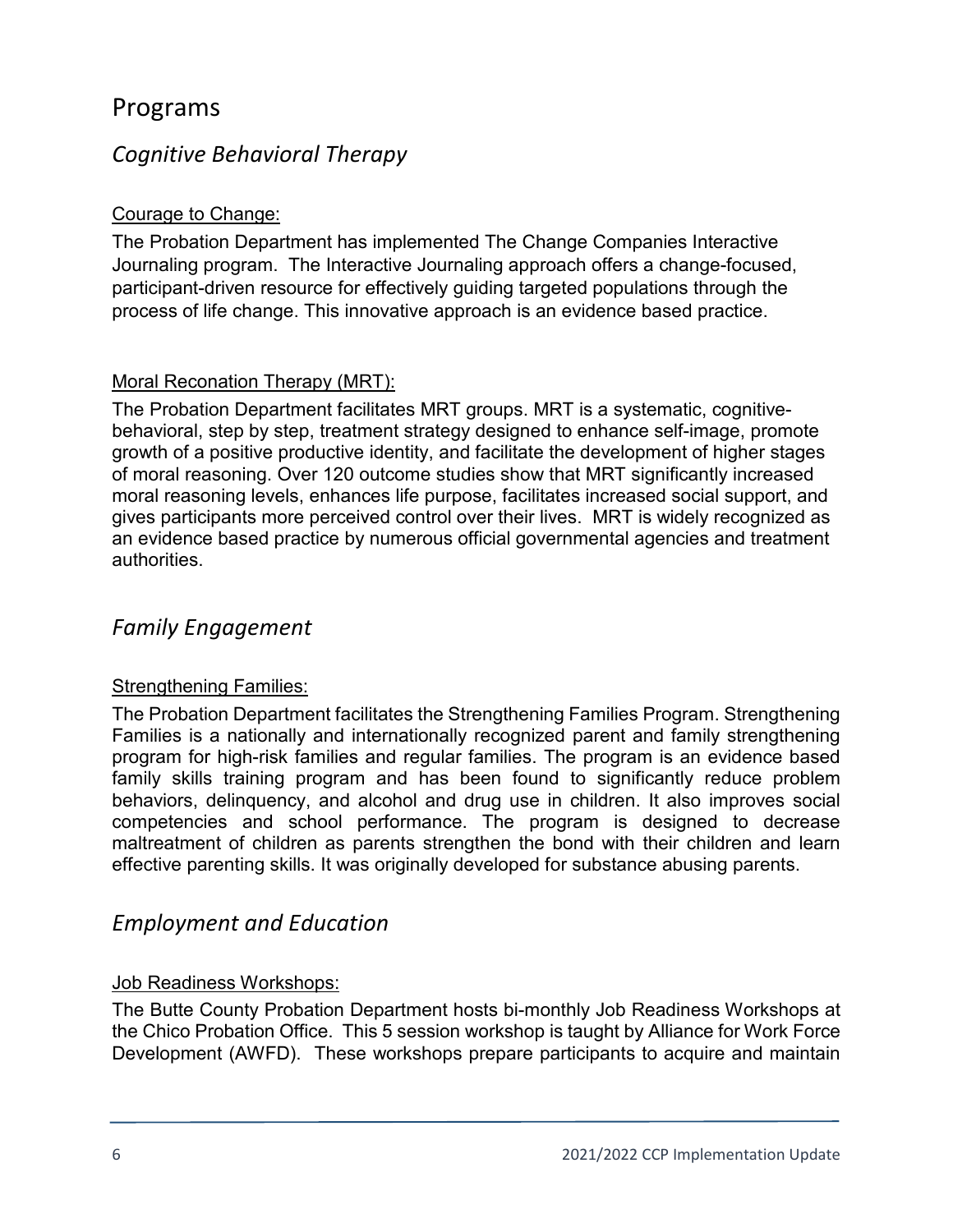employment. Participants will learn basic employability skills such as communication, problem solving, resume building, and strategies for successful interviews.

#### Education:

The Probation Department works closely with Butte County Office of Education (BCOE) and Oroville Adult School to assist offenders with obtaining their high school diploma or GED.

### *Community Resources*

#### Probation and Community (PAC) Meetings:

This is a community resource event for offenders that have recently been placed on formal probation, PRCS, MS, Alternative Custody Supervision (ACS) or State Parole. Offenders attending this event can access local agencies and community-based organizations. This program is designed to offer support to offenders recently released into the community. Community organizations such as Sober Living Environments (SLE's), employment services, tribal services, and educational/vocational programs attend each month.

#### Behavioral Health:

The Probation Department provides office space for Behavioral Health counselors to meet with individuals once they are released on PRCS/MS. This arrangement allows for improved communication and enhances offenders' access to needed services.

#### Sober Living Environments:

A large majority of individuals released on PRCS/MS present with substance use diagnoses. A need was identified for supportive housing that offers services and structure. Sober Living Environments (SLE's) often provide a safe and supportive interim housing option for offenders during their transition back into the community. SLE's have house rules, random drug testing, and mandatory curfews.

### Sheriff's Office

### *Supervision Strategies*

The Butte County Sheriff's Office (BCSO) Alternative Custody Supervision (ACS) program is focused on providing intensive supervision, case management and rehabilitative services as an alternative to incarceration for offenders serving either county prison or county jail sentences. While on the ACS program, offenders engage in evidence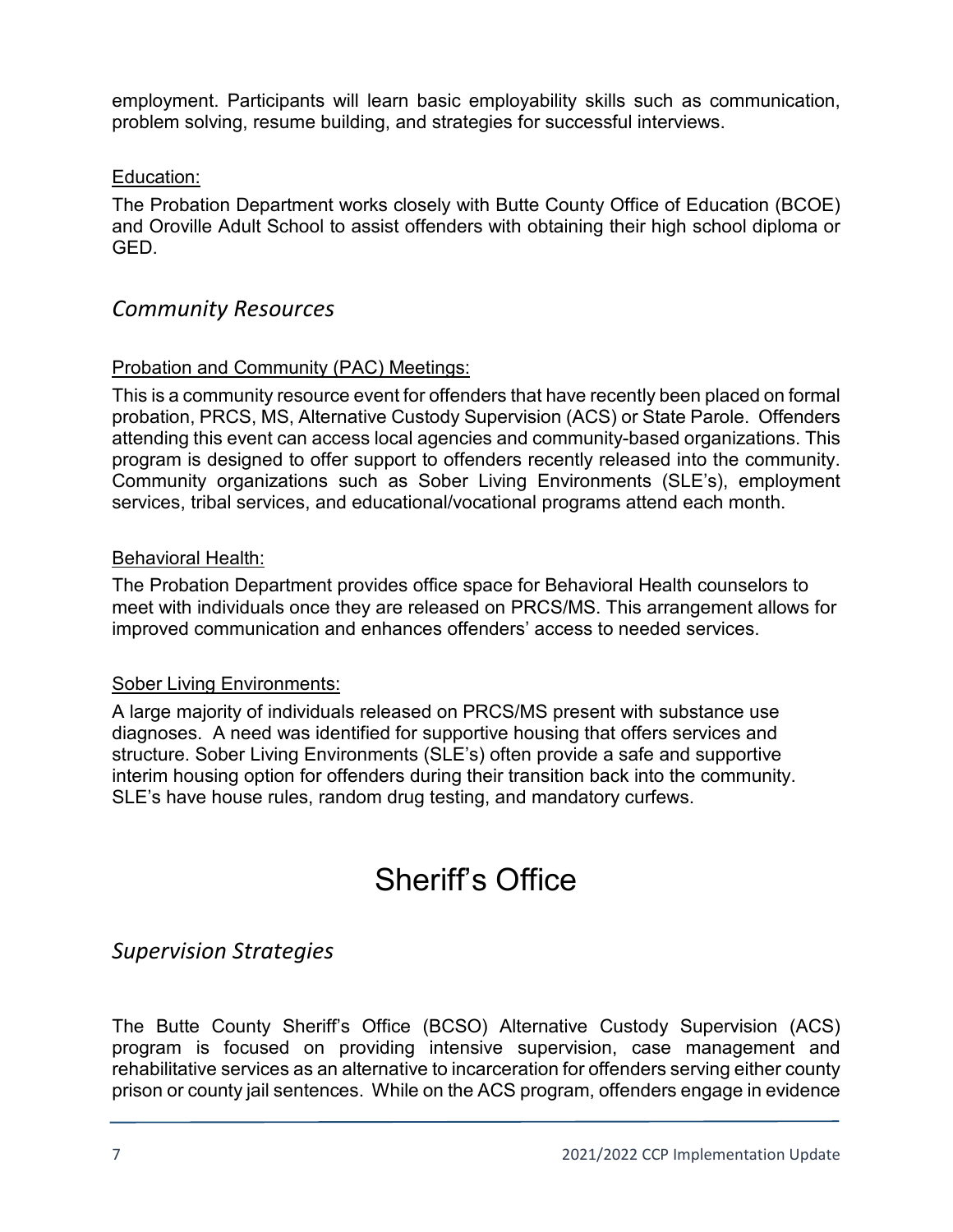based rehabilitative programing, employment readiness training, and gain and/or maintain employment, and facilitate a successful transition back into the community. Additionally, the Alternative Custody Supervision program supervises pretrial inmates who have been court ordered to be subject to monitoring via an Electronic Monitoring Program (EMP) while on release.

A risk assessment is utilized to determine ACS program eligibility. This assessment weighs numerous factors including history of compliance to conditions of prior community release, severity of current / previous convictions, and community stability factors. Additionally, offenders must meet the following requirements:

- Sentenced to complete a term in county jail or county prison.
- No documented in-custody disciplinary incidents.
- No outstanding extraditable warrants, wants or detainers.
- Meet all criteria for participation per Penal Code 1170.06.

Offenders participating in ACS programming are subject to 24 / 7 oversight by a team of up to nine fulltime ACS Deputies. Each offender is assigned to an ACS Deputy, who ensures compliance to program guidelines, state, and federal laws. ACS utilizes an EMP provided by an outside contractor, Sentinel Offender Services, to aid in this endeavor. The global positioning system (GPS) allows ACS Deputies to access information such as demographics, risk level, device battery level, and current / historic location data. ACS offenders are limited to the geographic restrictions of their approved residence, workplace, and the Butte County Sheriff's Office Day Reporting Center (DRC) unless otherwise permitted by Alternative Custody Supervision personnel.

ACS offenders are required to reside in approved residences within the County of Butte. These residences include privately owned / leased homes, apartments, trailers, county funded sober living environments, and residential treatment facilities. Approval of a residence is at the discretion of Alternative Custody Supervision personnel and may include the following factors:

- Health and safety factors as related to the structure of the house, apartment, trailer, or facility.
- Criminal history of any co-residents or history of criminal activity at the residence or facility.
- Functionality of GPS monitoring equipment in relation to geographical location of residence or facility.
- Legal standing of occupancy as related to ownership or lease of property.

ACS offenders receive rehabilitative programming and counselling from case managers provided by Sentinel Offender Services. Upon transfer to ACS, offenders are assessed utilizing the Offender Needs Assessment (ONA), a validated assessment tool used to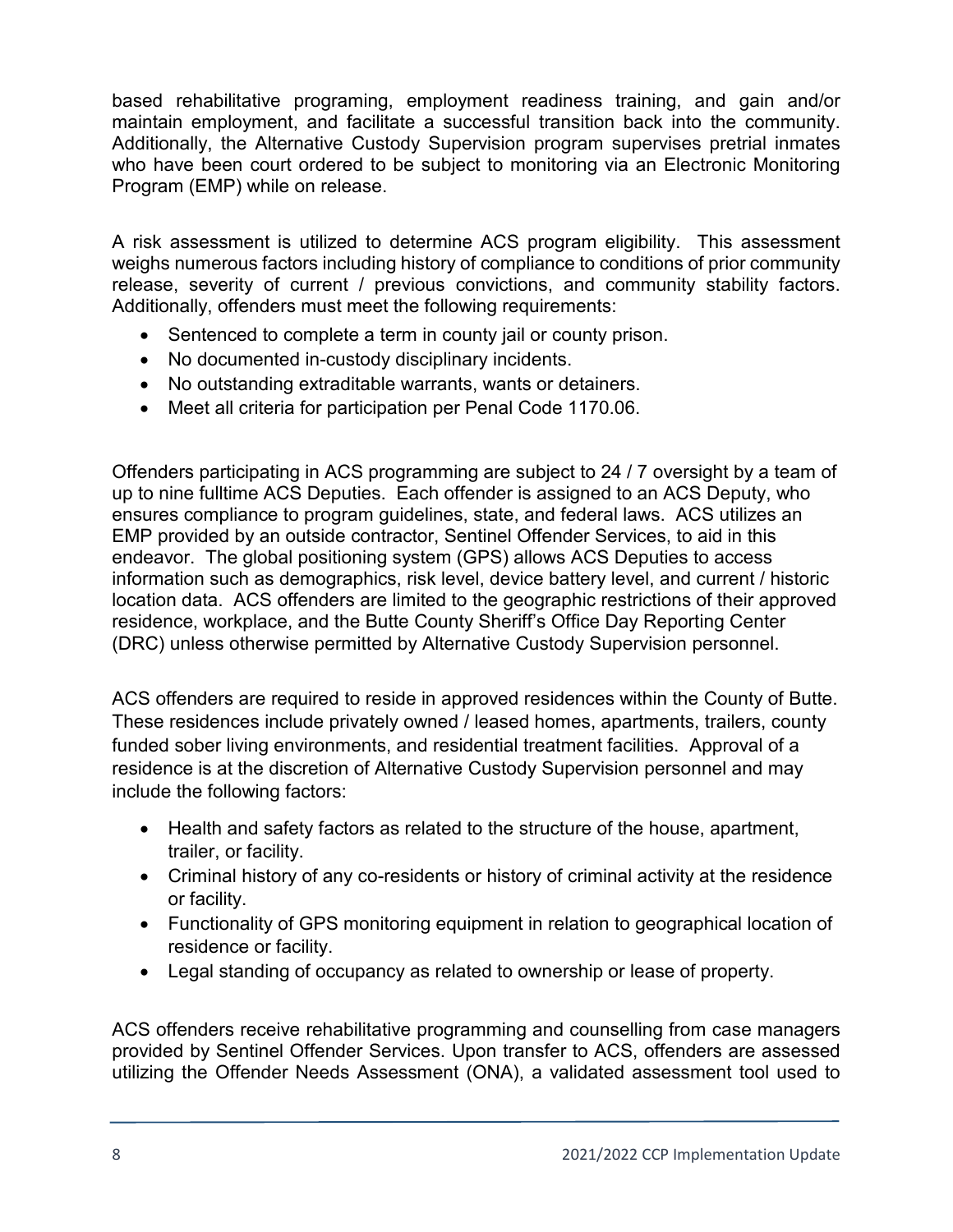determine the criminogenic factors unique to the offender. From this assessment, individualized case plans are developed to include services and interventions based on the offender's needs.

### *Programs*

The following rehabilitative classes are provided by case managers to offenders based upon the determination of the offender's ONA:

#### Moral Reconation Therapy (MRT):

MRT is a systematic, cognitive-behavioral treatment strategy designed to enhance selfimage, promote growth of a positive productive identity, and facilitate the development of higher stages of moral reasoning.

#### Coping with Anger:

Addresses thought patterns, irrational beliefs, and inappropriate behaviors that manifest in response to feelings of anger. The course focuses on redirecting an offender's focus from the feelings of anger to rational thinking and behavior as related to the individual's response to negative stimuli.

#### Staying Quit (Relapse Prevention):

Provides evidence-based strategies that assist offenders in avoiding relapse by identifying triggers, developing coping mechanisms, interacting with peers, and creating an action plan.

#### Parenting and Family Values:

Provides cognitive behavioral strategies to aid offenders in raising healthy children.

#### Something for Nothing (Theft Awareness):

Targets shoplifters and those with theft-related offenses.

#### Taking the High Road (Drug Education):

Provides information regarding the most commonly abused substances and presents an opportunity for offenders to draw connections between substance abuse and their personal / familial relationships.

#### Breaking the Chains of Trauma:

Provides an in-depth examination of past traumatic experiences and role these experiences play in shaping an offender's behaviors.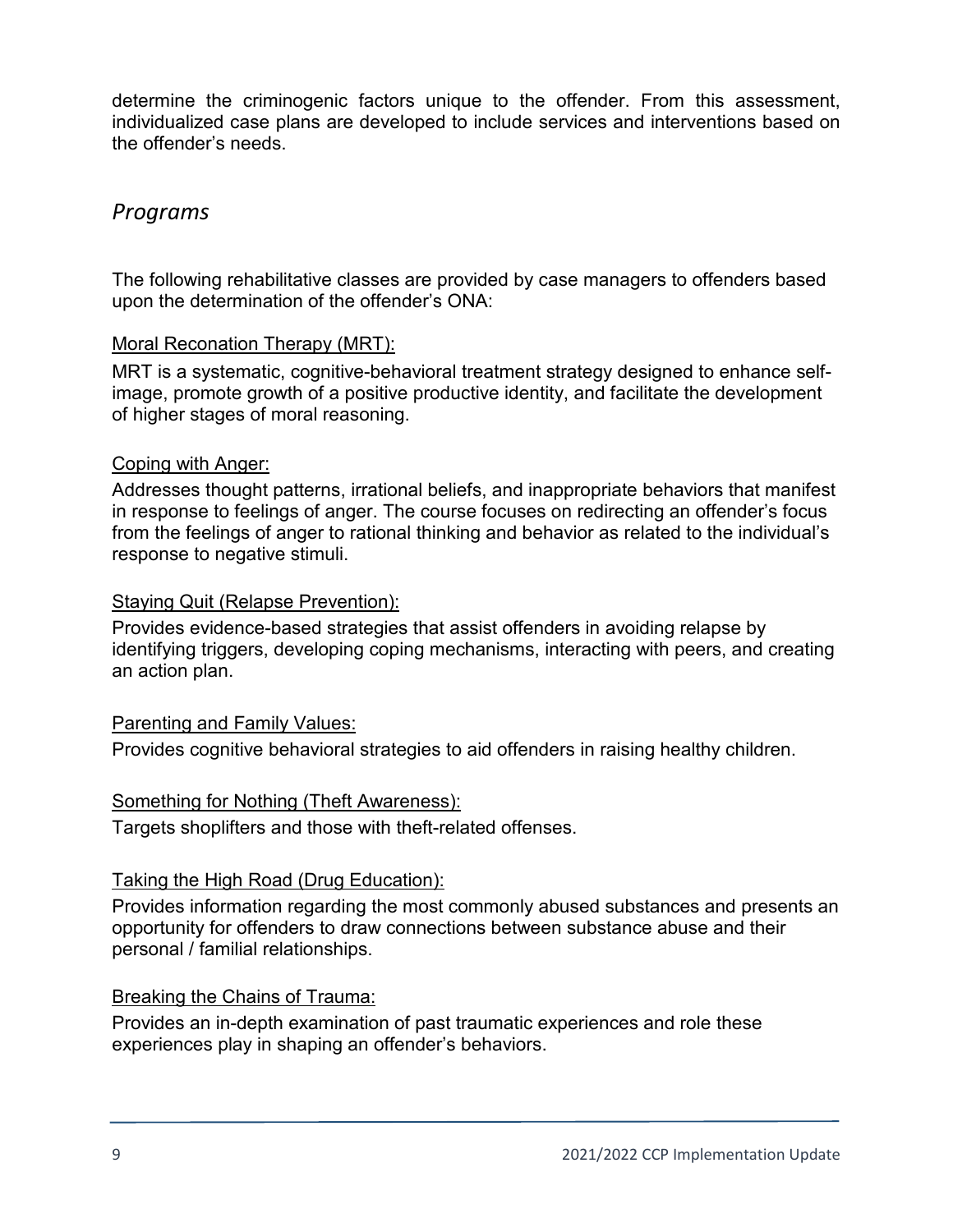#### Thinking for Good:

Seeks to gain recognition of maladaptive thought processes and their influence on the rehabilitative process.

#### Craving Identification Management:

Allows offenders to assess their relapse risks and develop individual response plans.

Additionally, the Sheriff's Office collaborates with multiple community partners in an effort to enrich the offenders' rehabilitative experiences and establish familiarity with providers as offenders' transition back into the community.

#### Butte College:

Provides college level certificate courses taught on-site on a variety of subjects including:

- Career and Life Planning (CLP)
- Basic Wildland Firefighting
- Irrigation Systems Design
- Surveying

#### Valley Oak Children's Services:

Administers the "Inside Out Dad" program on-site, which includes coursework designed specifically for fathers involved in the criminal justice system.

#### Catalyst Domestic Violence Services:

Provides domestic violence awareness and prevention classes on-site.

#### Butte County Office of Education:

Guides offenders through the process of obtaining a high school diploma or equivalent.

#### University of California Division of Agriculture and Natural Resources:

Provides on-site courses to improve healthy eating habits and related meal preparation.

#### Butte County Public Health:

Provides on-site sexual health instruction and testing.

#### Alliance for Work Force Development:

Provides on-site job readiness workshops and employment placement counselling.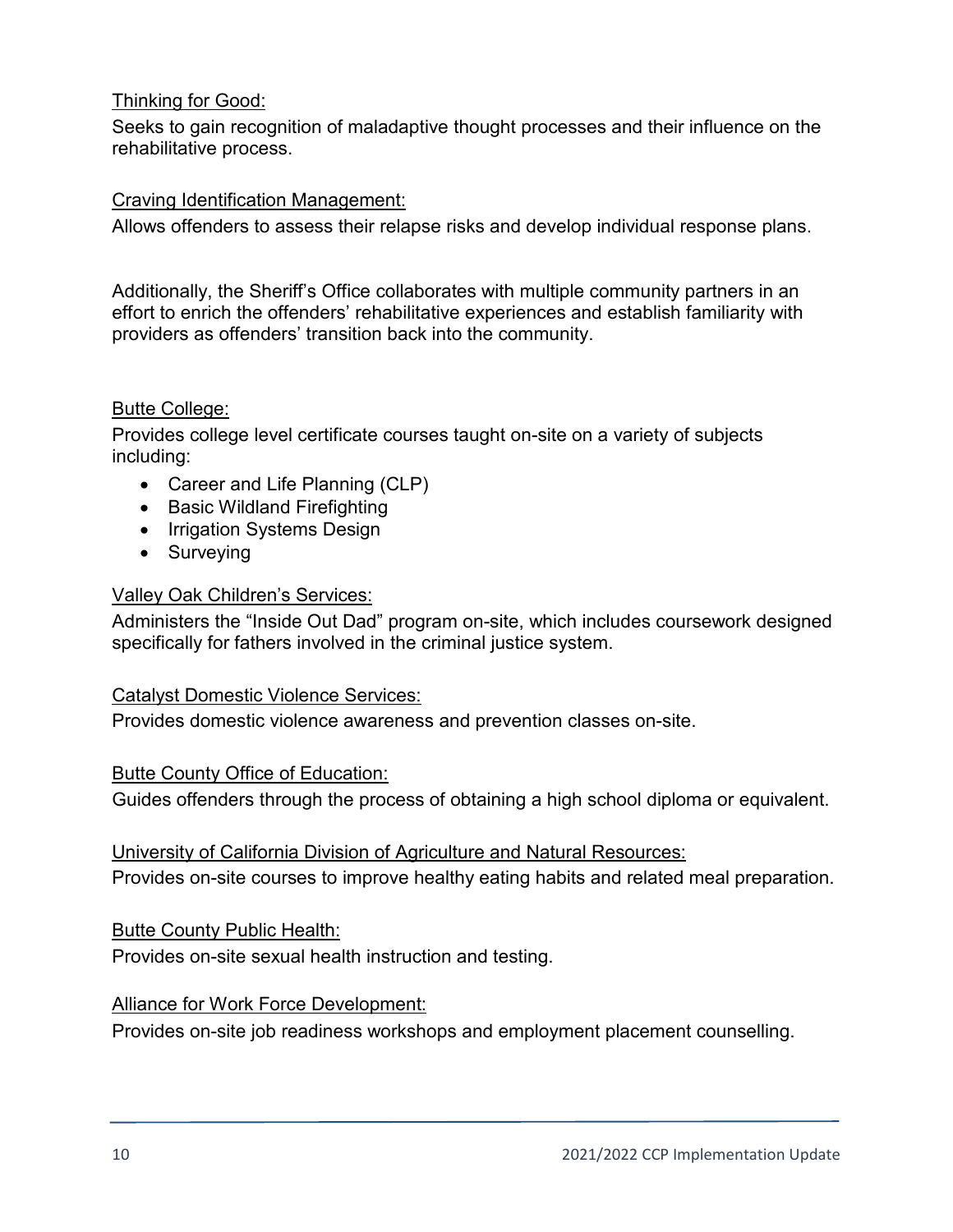#### Probation and Community (PAC) Meetings:

Provides offenders access to local agencies and community-based organizations in a one-stop format.

#### Butte County Department of Employment and Social Services:

Provides on-site access to public aid enrollment and employment services.

#### Butte County Library:

Provides on-site literacy services and tutoring.

#### Butte Community Based Coalition:

Provides on-site vocational training through their Restoration Cycles program.

### *In-Custody Programs*

The Sheriff's Office provides in-custody programming to individuals incarcerated in the Butte County Jail. Classes / services are facilitated by Sentinel Offender Services and community partner personnel, and are offered at various times based upon need, personnel availability, and inmate classification.

#### *Community Service Programs*

The Sheriff's Office provides offenders the opportunity to gain practical life skills, vocational training, and establish a personal investment in the community.

#### Butte County Sheriff's Office Parks Crew:

Under the supervision of a BCSO Deputy, offenders work in various parks throughout the county completing infrastructure maintenance and environmental improvement projects.

#### Butte County Sheriff's Office Road Crew:

Under the supervision of a BCSO Deputy, offenders work throughout the county completing road and vegetation maintenance projects.

#### Butte County Sheriff's Office Fire Safe Crew:

In partnership with the local Fire Safe Council and under the supervision of a BCSO Deputy, offenders work in remote areas of the county on fuel abatement projects.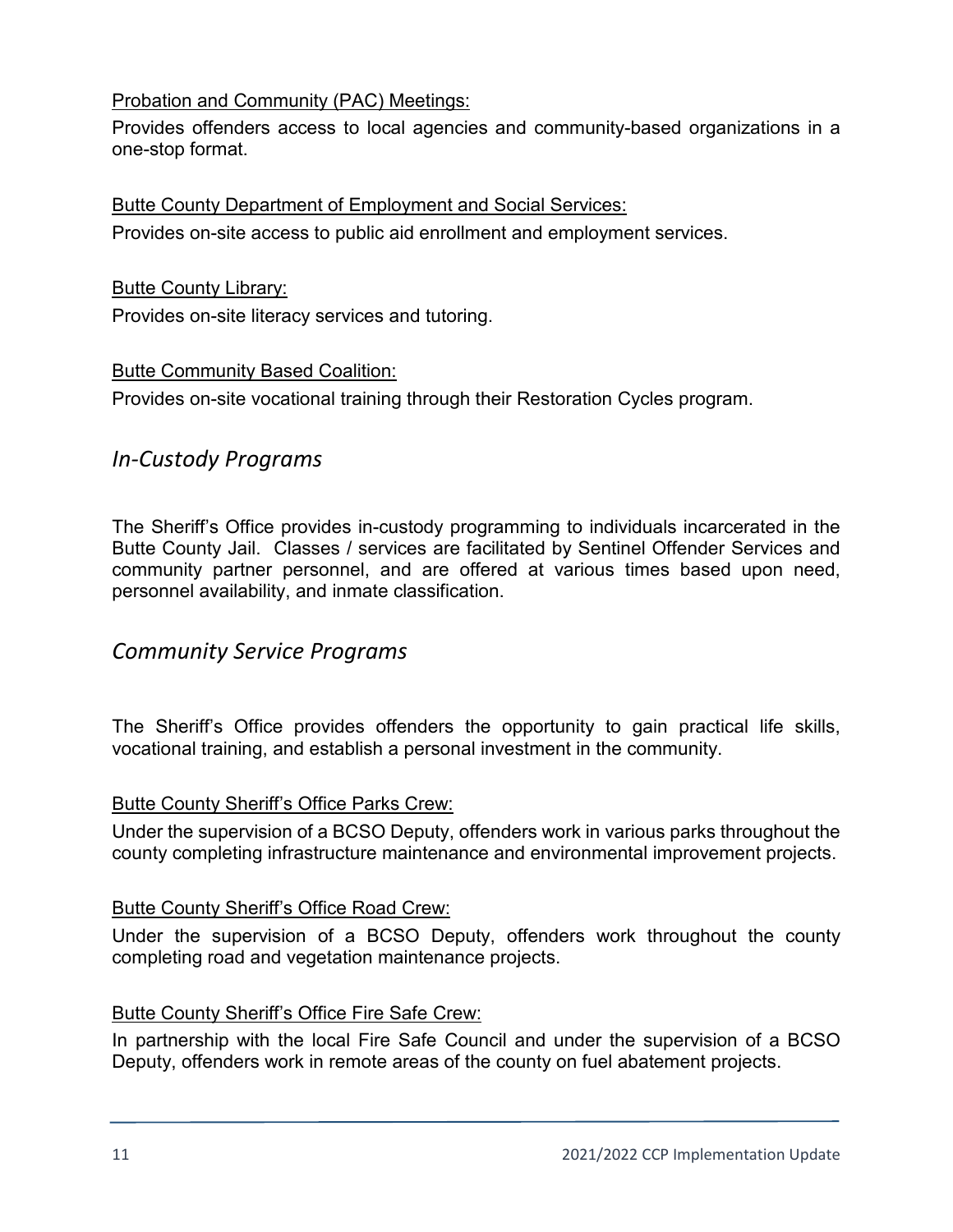#### Butte County Sheriff's Office Second Chance K9 Program:

In partnership with Butte County Animal Control, the SPCA, and a community volunteer trainer, dogs deemed unadoptable due to behavioral issues are housed at the Sheriff's Office K9 facility. Offenders rehabilitate the dogs to a level of acceptable behavior, and the dogs are then adopted out as companion / service animals to military veterans free of charge.

### *Internships*

The Sheriff's Office offers the following internships at the ACS Day Reporting Center:

#### California State University, Chico Department of Political Science and Criminal Justice:

Hosts up to five criminal justice undergraduate students per semester. Students observe programming, collect / analyze data, and research community resources.

#### California State University, Chico School of Social Work:

Hosts one social work graduate student per year. Student is exposed to micro, mezzo, and macro levels of social work. Student provides direct counselling services to offenders, develops programs, researches grants, and evaluate program policy.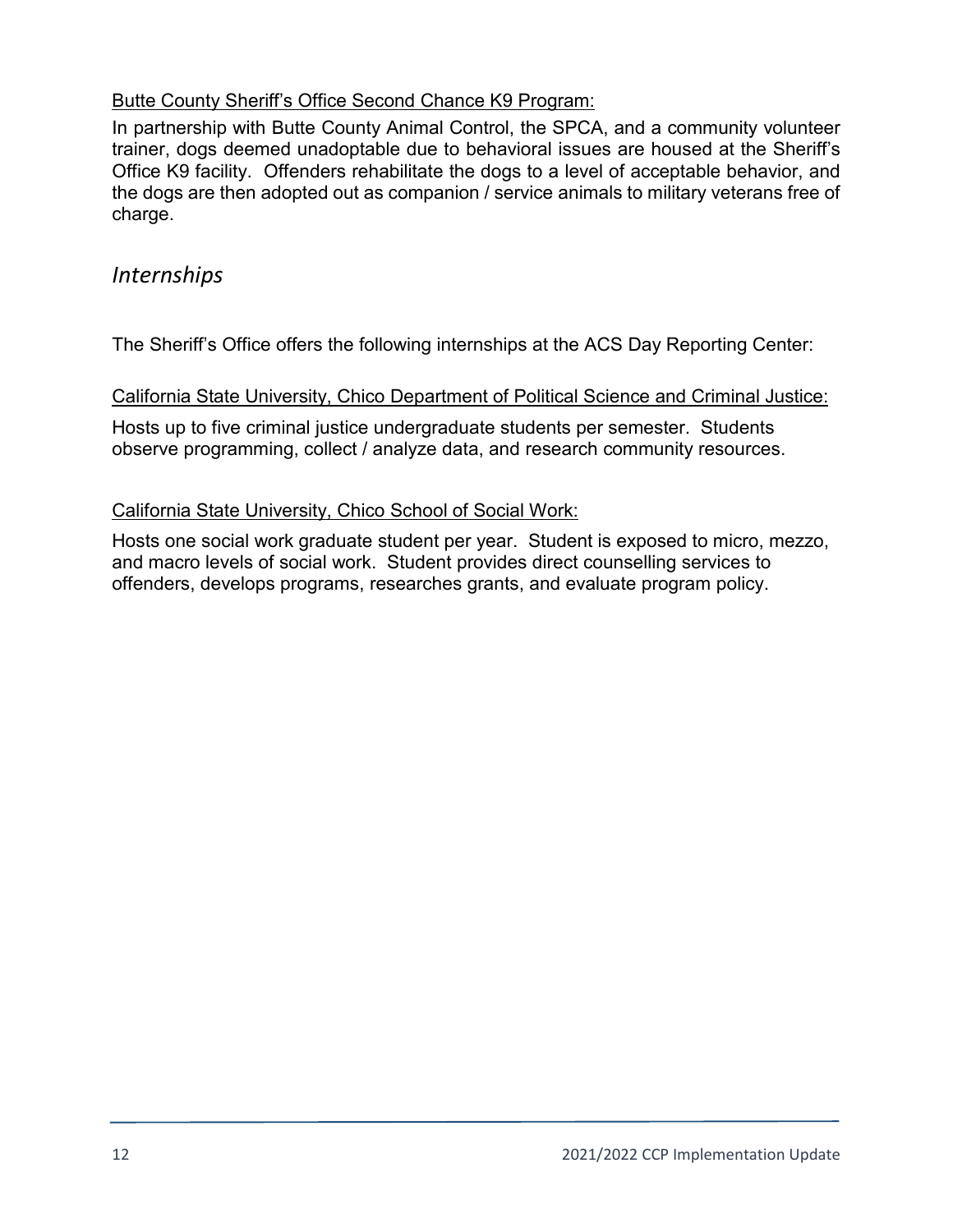# Department of Employment and Social Services (DESS)

DESS receives CCP funding for an Employment Case Manager as well as an Employment and Eligibility Specialist. The Employment Case Manager works with and provides support to the offender population with the goal of employment. Supportive Services are available to assist with employment and/or training opportunities. Case Management is also provided along with referrals to community partners and resources. The Employment and Eligibility Specialist works to link the offender population to services and supports including eligibility and enrollment for critical benefits. These benefits include initial and continuing eligibility of applicants for social service programs including General Assistance, SSI, Medi-Cal, and nutritional support through Cal Fresh.

### Behavioral Health (BCDBH)

Through its CCP allocation, the BCDBH provides mental health assessments to all individuals referred from Probation. Appropriate services are then provided by BCDBH. To increase access to care, Behavioral Health is provided office space at the Probation Department to meet with clients. When an individual is identified as high risk/high need, outreach services can be provided to increase connection and engagement. The outcome of the services is reentry of the individual into the community with the goal of self-sufficiency: reintegration into family, community, employment, civic participation, and a reduction of recidivism.

Behavioral Health has developed a continuum of treatment services comprised of several programs that are available to offenders who have untreated substance use/and or mental health disorders. These services are provided directly by county staff as well as by community-based providers. Studies show that a majority of offenders released from custody have substance use disorders (SUD) and/or mental health disorders and many of them, commit crimes related to their disorders.

Outpatient Substance Use Treatment is provided by BCDBH. The AB109 program has a substance abuse counselor who provides an assessment of their substance use needs, in addition to their mental health assessment. The SUD counselor provides individual and group treatment. Individuals in the program may also be referred to an outpatient SUD program which is a separate SUD unit from AB109. This program provides intensive SUD treatment and Medication Assisted Treatment (MAT) if needed.

Additionally, BCBH works with many Sober Living Environments (SLE's) and provides enhanced care coordination to secure placement rapidly upon release from jail. The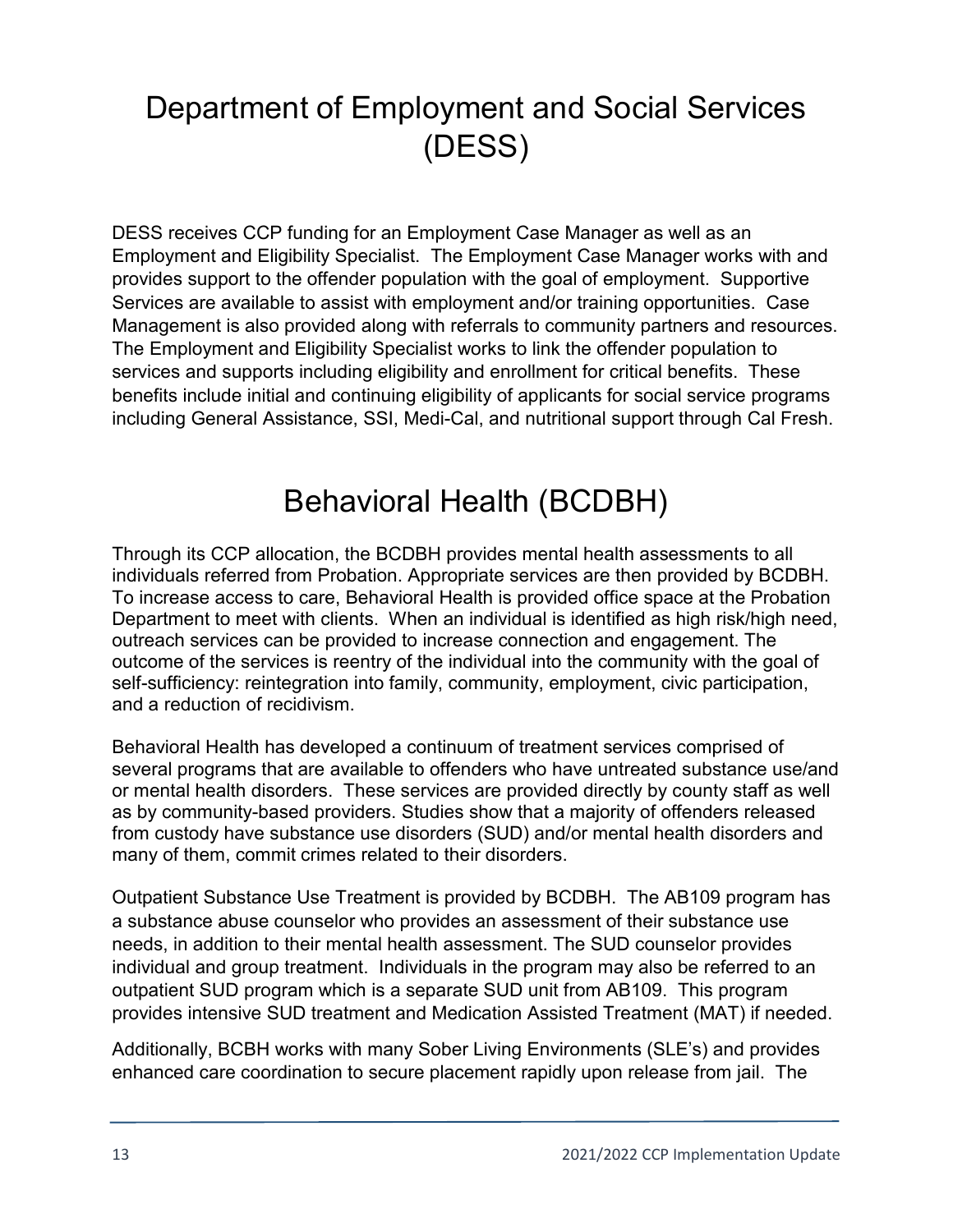AB109 program has the ability to fund housing on a limited basis and assist individuals with getting basic needs met to include: clothing, food, and transportation. When deemed a necessary level of care, Residential Treatment options are also available.

### District Attorney

The District Attorney's allocation of CCP funds supports a Victim Witness Advocate, who works diligently to assist victims of crime. The mission of the District Attorney's Office Victim Assistance Bureau is to reduce the trauma that victims may experience and to improve the criminal justice system's understanding of the needs of victims. The Victim Assistance Bureau offers support and information about victims' rights by providing services such as case status updates, victim impact statement assistance, court and parole hearing escorts, referral to community services, application preparation to California Victim Compensation Board, and information regarding restitution and jail release information.

### Public Defender

The Public Defender Consortium established a Butte County Public Defender Post Release Office to assist offenders realigned through AB109. This office represents all offenders subject to a petition for revocation of PRCS under Penal Code section 3451. Additionally, this office provides an innovative blend of legal, social, and practical support to ensure appropriate outcomes for persons on PRCS.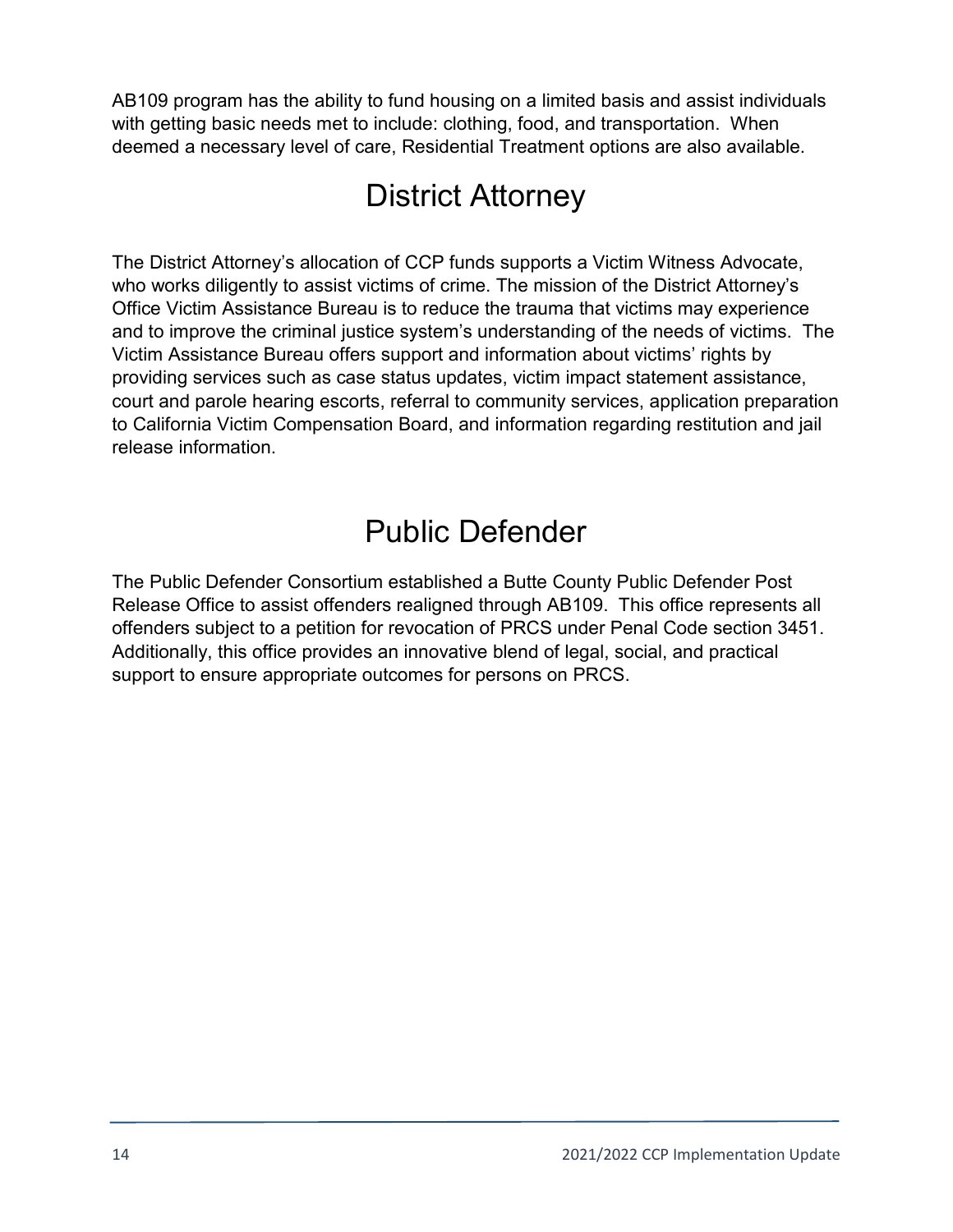# CCP Approved AB 109 Budget

*(Adopted by Butte County Board of Supervisors on June 22, 2021)*

| <b>Probation Department</b>                                                                                                                                                                                                              |       | <b>FY 21-22</b> |
|------------------------------------------------------------------------------------------------------------------------------------------------------------------------------------------------------------------------------------------|-------|-----------------|
| Probation utilizes CCP funds to provide<br>comprehensive case management and<br>supervision service to PRCS and MS populations.<br>Budget includes staffing, equipment, ongoing<br>supervision costs, housing, and treatment<br>programs |       |                 |
|                                                                                                                                                                                                                                          | Total | S3.442.896      |

| <b>Sheriff's Office</b>                                                                                                                                                           |       | <b>FY 21-22</b> |
|-----------------------------------------------------------------------------------------------------------------------------------------------------------------------------------|-------|-----------------|
| The Sheriff's Office allocation funds the<br>Alternative Custody Supervision (ACS) program<br>and Day Reporting Center (DRC).<br>Budget includes staffing, programming contracts, |       |                 |
| housing, and equipment                                                                                                                                                            | Total | S4.643.487      |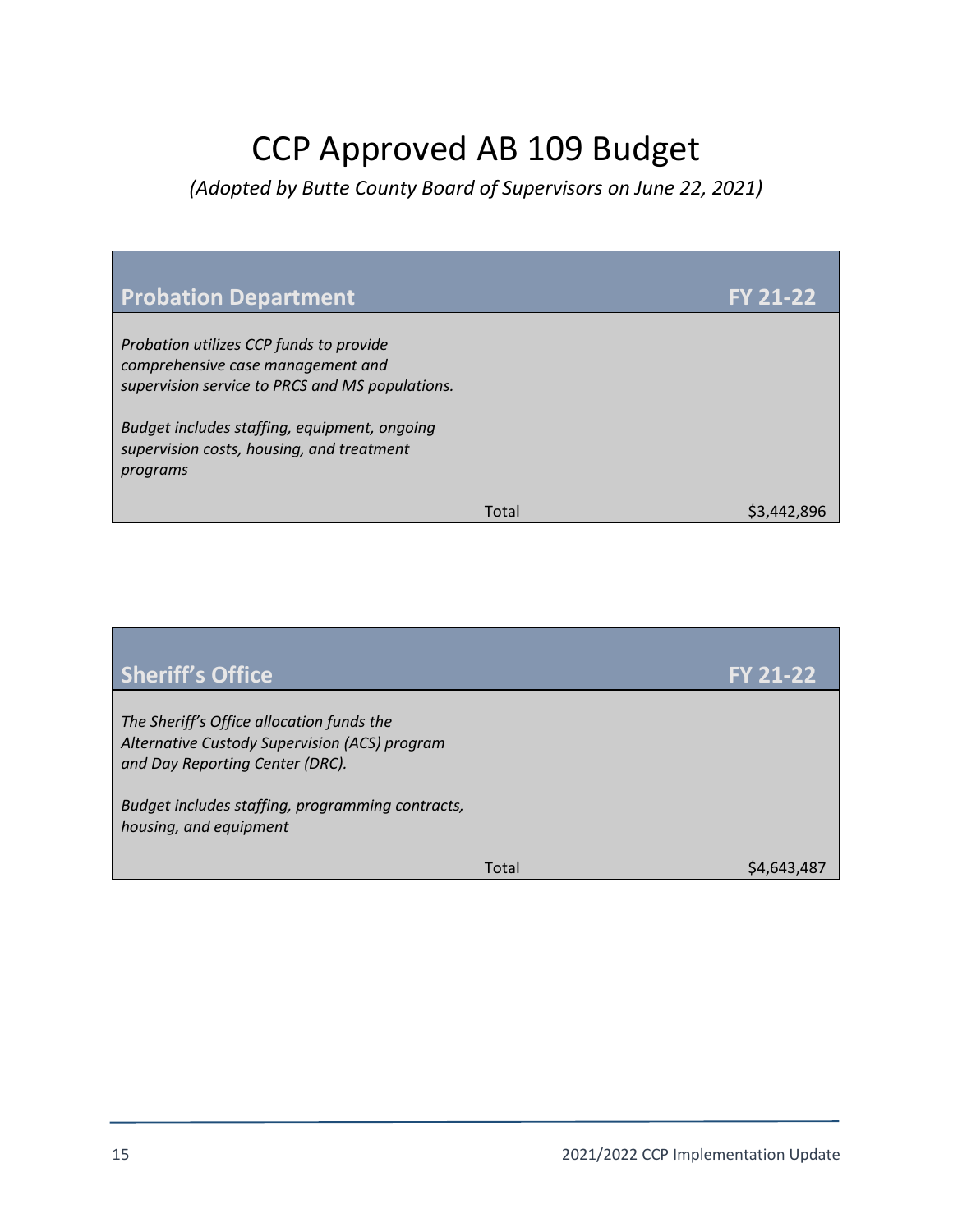| Department of Employment and<br><b>Social Services (DESS)</b>                                                                                                 |       | <b>FY 21-22</b> |
|---------------------------------------------------------------------------------------------------------------------------------------------------------------|-------|-----------------|
| DESS receives CCP funding to support an eligibility<br>specialist that works at the DRC. DESS also<br>provides a case manager that works with PRCS<br>and MS. |       |                 |
| Budget includes a part-time employment and<br>eligibility specialist and an employment case<br>manager                                                        | Total |                 |

| <b>Behavioral Health Department</b>                                                                                                                                          | <b>FY 21-22</b>                                                                              |
|------------------------------------------------------------------------------------------------------------------------------------------------------------------------------|----------------------------------------------------------------------------------------------|
| Behavioral Health's allocation funds mental<br>health assessments to individuals referred to<br>Probation. Programs and services are provided by<br><b>Behavioral Health</b> |                                                                                              |
| Budget includes staffing, equipment, contracted<br>services, and client support                                                                                              | Total<br>\$1,809,174<br>*(including \$752, 423 in other revenues leveraged with CCP dollars) |

| <b>District Attorney's Office</b>                                                                                                                                             |       | <b>FY 21-22</b> |
|-------------------------------------------------------------------------------------------------------------------------------------------------------------------------------|-------|-----------------|
| The District Attorney's allocation supports a<br>Victim Advocate who works diligently with local<br>partners and supports victims throughout the<br>criminal justice process. |       |                 |
| Budget supports a victim witness advocate<br>position                                                                                                                         | Total | S66,31          |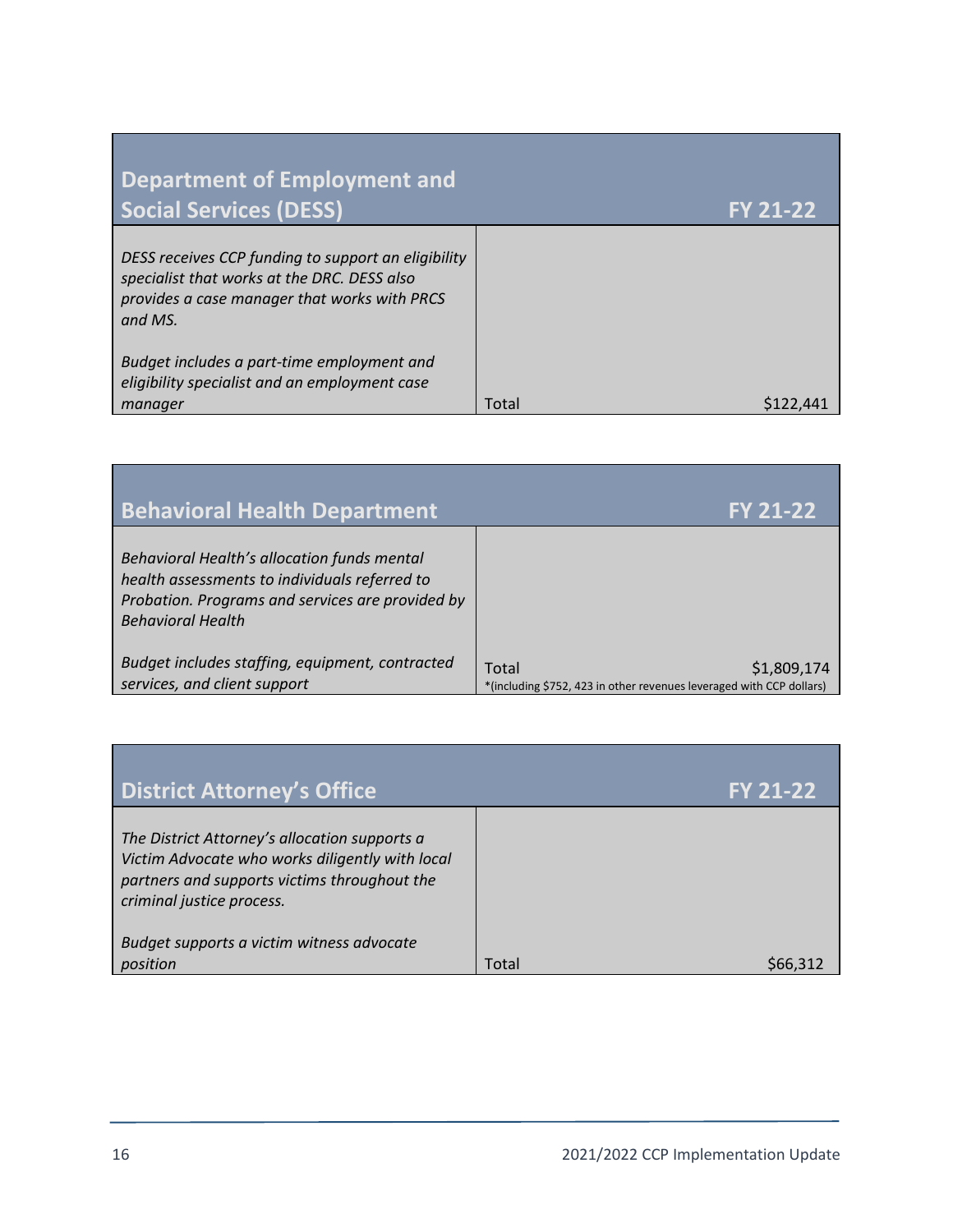# **Objectives**

### Butte County Public Safety Realignment Implementation Plan Objectives:

- Reduce recidivism among offenders to enhance public safety
- Provide programming for offenders both in-custody, as well as out of custody, and continue to use validated risk assessments to inform programming decisions.
- Provide effective supervision and programming to Post Release Community Supervision (PRCS) offenders that ensures public safety and uses evidence based practices in reducing recidivism.
- Provide effective supervision and programming to Mandatory Supervision (MS) offenders that ensures public safety and uses evidence based practices in reducing recidivism.
- Provide effective supervision and programming to Alternative Custody Supervision (ACS) offenders that ensures public safety and uses evidence based practices in reducing recidivism.